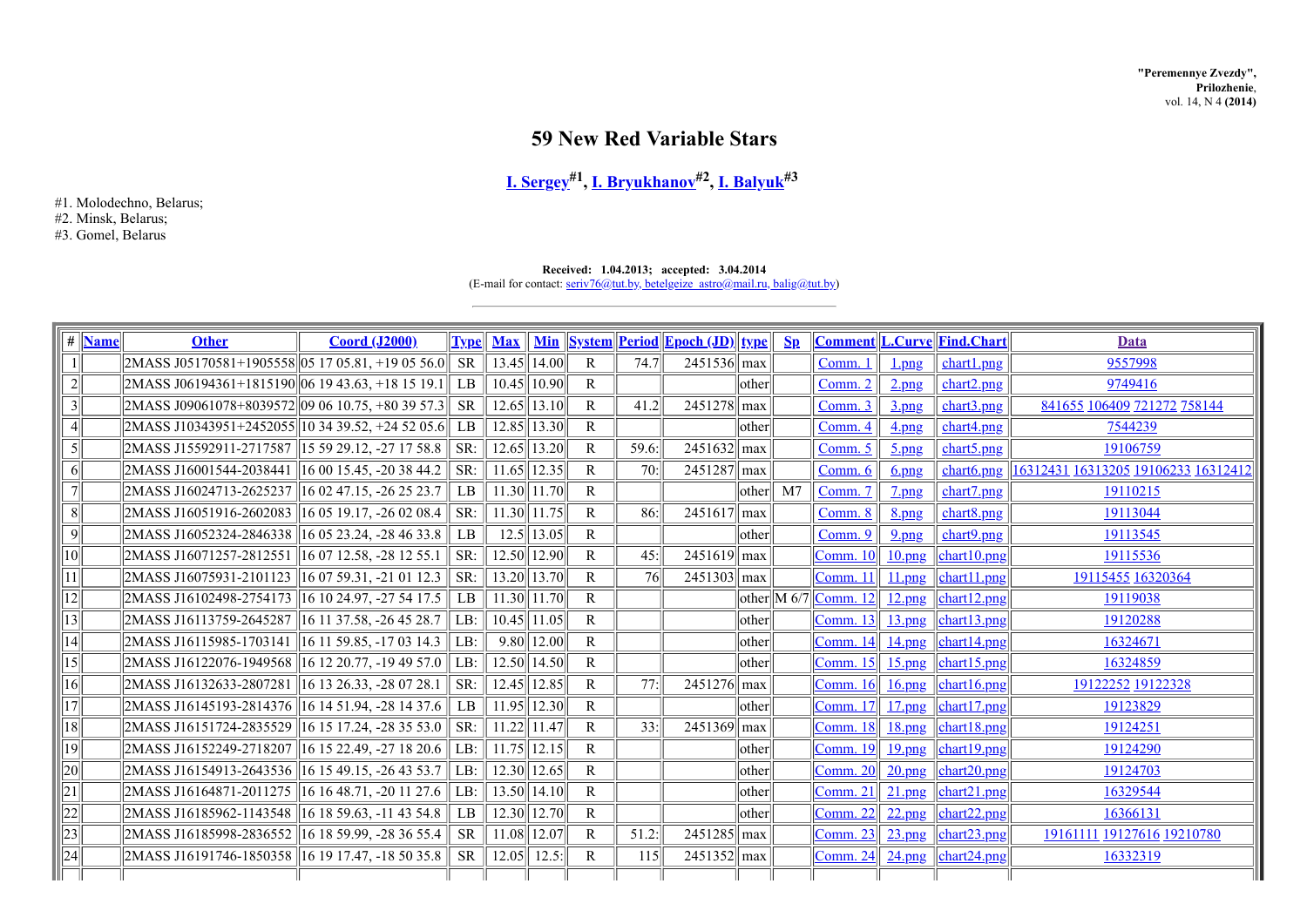| $\parallel 25 \parallel$ | $2MASS\,J16200837-2000228\,  16\,20\,08.38, -20\,00\,22.9\,  \,LB$ |           | $12.55$   13.05                       |       | R            |                 |                            | $\vert\vert$ other $\vert\vert$ | $\vert$ Comm. 25 $\vert$ 25.png $\vert$ chart25.png $\vert$ |               |                                                                      | 16333107                   |
|--------------------------|--------------------------------------------------------------------|-----------|---------------------------------------|-------|--------------|-----------------|----------------------------|---------------------------------|-------------------------------------------------------------|---------------|----------------------------------------------------------------------|----------------------------|
| $\overline{26}$          | 2MASS J16213768-2000369 16 21 37.69, -20 00 37.0 LB                |           | $13.80$   15.10                       |       | $\mathbb{R}$ |                 |                            | other                           | Comm. $26$                                                  | $26$ .png     | char <sub>126.png</sub>                                              | 16334628                   |
| 27                       | 2MASS J16245026-1839215 16 24 50.27, -18 39 21.6                   | LB        | $13.60$    14.25                      |       | $\mathbb{R}$ |                 |                            | other                           | <b>Comm. 27</b>                                             | $27$ .png     | chart27.png                                                          | 16337900                   |
| $\overline{28}$          | 2MASS J16251506-1931213 16 25 15.06, -19 31 21.2                   | SR:       | 12.52                                 | 12.90 | $\mathbb{R}$ | 63:             | $2451308$ max              |                                 | <b>Comm. 28</b>                                             | $28$ .png     | char <sub>128.png</sub>                                              | 16338183                   |
| $\overline{29}$          | 2MASS J16254552-2833313 16 25 45.53, -28 33 31.4                   | LB        | 12.65                                 | 13.25 | R            |                 |                            | other                           | <b>Comm. 29</b>                                             | $29$ .png     | chart29.png                                                          | 19168688 19215698          |
| $\overline{30}$          | 2MASS J16255679-2831415   16 25 56.79, -28 31 41.5                 | <b>SR</b> | $12.16$    13.15                      |       | R            | 53              | $\sqrt{2451326}$ max       |                                 | Comm. 30                                                    | $30$ .png     | char <sub>130.png</sub>                                              | 19168927 19168927          |
| $\sqrt{31}$              | 2MASS J16263997-1950170 16 26 39.97, -19 50 16.9                   | SR:       | $12.85$   13.30                       |       | $\mathbb{R}$ | 80:             | $2451616$ max              |                                 | Comm. 31                                                    | $31$ .png     | char131.png                                                          | 16339422 16413157          |
| $\overline{32}$          | 2MASS J16265901-1853568   16 26 59.01, -18 53 56.7                 | LB        | 12.20                                 | 12.75 | R            |                 |                            | other                           | <b>Comm. 32</b>                                             | $32$ .png     | chart32.png                                                          | 16339732 16413262          |
| $\overline{33}$          | 2MASS J16273458-1641202   16 27 34.59, -16 41 20.1                 | LB        | $13.15$   13.65                       |       | R            |                 |                            | other                           | Comm. 33                                                    | $33$ .png     | chart33.png                                                          | 16340393 16413439          |
| $\overline{34}$          | 2MASS J16291872-2111551   16 29 18.72, -21 11 54.9                 | LB        | $12.80$    13.60                      |       | R            |                 |                            | other                           | Comm. $34$                                                  | 34.png        | char <sub>134.png</sub>                                              | 16341263 16415343 19218798 |
| $\overline{35}$          | 2MASS J16295349-2833497 16 29 53.49, -28 33 49.7                   | LB:       | 12.60                                 | 13.25 | $\mathbf{R}$ |                 |                            | other                           | <b>Comm. 35</b>                                             | $35$ .png     | char <sub>135.png</sub>                                              | 19173679 19218694          |
| $\overline{36}$          | 2MASS J16305822-1753537   16 30 58.22, -17 53 53.7                 | LB:       | 12.10                                 | 12.60 | $\mathbb{R}$ |                 |                            | other                           | <b>Comm. 36</b>                                             | $36$ .png     | chart36.png                                                          | 16416386 16343078          |
| $\overline{37}$          | 2MASS J16315492-2842437   16 31 54.93, -28 42 43.7                 | LB        | 12.25                                 | 12.65 | $\mathbb{R}$ |                 |                            | other                           | <b>Comm.</b> 37                                             | $37$ .png     | char <sub>137.png</sub>                                              | 19176198 19220451          |
| $\overline{38}$          | 2MASS J16315906-1932099 16 31 59.07, -19 32 09.9                   | LB:       | 13.40                                 | 13.90 | $\mathbb{R}$ |                 |                            | other                           | <b>Comm. 38</b>                                             | <u>38.png</u> | chart38.png                                                          | 16417507                   |
| $\overline{39}$          | 2MASS J16343124-2832362 16 34 31.24, -28 32 36.3                   | LB:       | 11.77                                 | 12.07 | $\mathbb{R}$ |                 |                            | other                           | Comm. 39                                                    | 39.png        | char <sub>139.png</sub>                                              | 19179645 19222938          |
| $\overline{40}$          | 2MASS J16350101-1837444 16 35 01.01, -18 37 44.5                   | BY        | $13.70$    14.40                      |       | $\mathsf{R}$ | 2.25            | $2451306$ max              |                                 | Comm. 40                                                    | $40$ .png     | chart40.png                                                          | 16346414 16420356          |
| $\sqrt{41}$              | 2MASS J16372367-2851187   16 37 23.69, -28 51 18.8                 | LB        | $11.60$    12.15                      |       | R            |                 |                            | other                           | Comm. $41$                                                  | $41$ .png     | $\lfloor \frac{\text{chart41} \cdot \text{png}}{\text{png}} \rfloor$ | 19183131 19225897          |
| $\overline{42}$          | 2MASS J16372766-2021102 16 37 27.67, -20 21 10.2                   | LB.       | 13.70 14.70                           |       | $\mathbf{R}$ |                 |                            | other                           | Comm. $42$                                                  | $42$ .png     | chart42.png                                                          | 16423145                   |
| $\sqrt{43}$              | 2MASS J16380183-1840089   16 38 01.84, -18 40 08.9                 | LB:       | $\overline{12.80}$ $\overline{13.35}$ |       | $\mathbf{R}$ |                 |                            | other                           | Comm. $43$                                                  | 43.png        | chart43.png                                                          | 16423574                   |
| $\sqrt{44}$              | 2MASS J16390302-2106386 16 39 03.03, -21 06 38.7                   | LB        | 12.15                                 | 12.60 | R            |                 |                            | other                           | Comm. $44$                                                  | 44.png        | chart44.png                                                          | 16424972 19229592          |
| $\overline{45}$          | 2MASS J16393716-1752592 16 39 37.16, -17 52 59.0                   | <b>SR</b> | 10.00                                 | 10.50 | R            | 84.5            | $2451325$ max              |                                 | <b>Comm. 45</b>                                             | 45.png        | chart45.png                                                          | 16425230                   |
| 46                       | 2MASS J16410001-2827183 16 41 00.02, -28 27 18.4                   | SR:       | 11.35                                 | 11.65 | $\mathbb{R}$ | 86.2            | $2451291$ max              |                                 | <b>Comm. 46</b>                                             | $46$ .png     | chart46.png                                                          | 19187867 19230233          |
| $\sqrt{47}$              | 2MASS J16414441-1258564 16 41 44.42, -12 58 56.6                   | SR:       | 12.80                                 | 13.40 | $\mathbb{R}$ | 126             | 2451339 max                |                                 | Comm. 47                                                    | $47$ .png     | chart47.png                                                          | 16394601                   |
| 48                       | $2MASS$ J18005718+0136443 18 00 57.19, +01 36 44.5 $\parallel$ SR: |           | $12.30$    13.00                      |       | $\mathbb{R}$ | 97.8:           | $2451361$ max              |                                 | Comm. 48                                                    | $48$ .png     | chart48.png                                                          | 13836622                   |
| 49                       | $2MASS$ J18441953+1854267 18 44 19.54, +18 54 26.9 LB              |           | 12.40                                 | 12.90 | R            |                 |                            | other                           | Comm. 49                                                    | $49$ .png     | chart49.png                                                          | 11060471                   |
| $\overline{50}$          | 2MASS J18493184+2139298 18 49 31.84, +21 39 29.9                   | <b>SR</b> | 11.95                                 | 12.40 | R            | 47.8            | $2451482$ max              |                                 | Comm. 50                                                    | 50.png        | chart50.png                                                          | 11068800                   |
| $\overline{51}$          | 2MASS J18525966+2410572  18 52 59.66, +24 10 57.3   LB             |           | $12.10$    12.45                      |       | R            |                 |                            | other                           | Comm. $51$                                                  | $51$ .png     | chart51.png                                                          | 8196064 11074354 8196065   |
| $\overline{52}$          | $2MASS$ J18565321+2434524 18 56 53.21, +24 34 52.4 SR:             |           | 11.80                                 | 12.35 | $\mathbb{R}$ | 125:            | $2451303$ max              |                                 | <b>Comm. 52</b>                                             | $52$ .png     | char <sub>52.png</sub>                                               | 8201621                    |
| $\overline{53}$          | $2MASS$ J18595818+2349329 18 59 58.18, +23 49 33.0                 | LB.       | 11.90                                 | 12.35 | R            |                 |                            | other                           | Comm. $53$                                                  | $53$ .png     | char <sub>153.png</sub>                                              | 11084907 8206464 11186740  |
| $\overline{54}$          | 2MASS J19002257+1849294 19 00 22.57, +18 49 29.5                   | SR:       | 13.10                                 | 13.65 | R            |                 | $156.1$   2451456.18   max |                                 | Comm. $54$                                                  | 54.png        | chart54.png                                                          | 11187344                   |
| $\overline{55}$          | 2MASS J19011455+2201465 19 01 14.57, +22 01 46.5                   | <b>SR</b> | 12.80                                 | 13.40 | R            | 159             | $2451461$ max              |                                 | Comm. $55$                                                  | $55$ .png     | char <sub>155.png</sub>                                              | 11188765                   |
| $\overline{56}$          | 2MASS J19073349+2115548  19 07 33.51, +21 15 55.0  SRB:            |           | 10.00:                                | 11.35 | R            | 286:            | $\sqrt{2451525}$ max       |                                 | <b>Comm. 56</b>                                             | 56.png        | chart56.png                                                          | 11198534                   |
| $\overline{57}$          | $2MASS$ J19191057+2059244  19 19 10.07, +20 59 54.2   M:           |           | $13.60$   <16.0                       |       | R            |                 |                            | max                             | <b>Comm. 57</b>                                             | 57.png        | $\left  \right $ chart57.png                                         | 11215771                   |
| $\overline{58}$          | 2MASS J19373673-0619360 19 37 36.73, -06 19 36.0                   | SR:       | 12.70                                 | 13.15 | $\mathbb{R}$ | 137:            | $2451489$ max              |                                 | <b>Comm. 58</b>                                             | 58.png        | chart58.png                                                          | 14142672 16963505          |
| 59                       | 2MASS J19373980-0622333 19 37 39.82, -06 22 33.5                   | <b>SR</b> | $11.90$ 12.30                         |       | $\mathbf{R}$ | $\overline{69}$ | 2451351 max                |                                 | Comm. 59 $\frac{59}{\text{op}}$                             |               | $\left  \right $ chart59.png                                         | 14142769 16963595          |

#### **Comments:**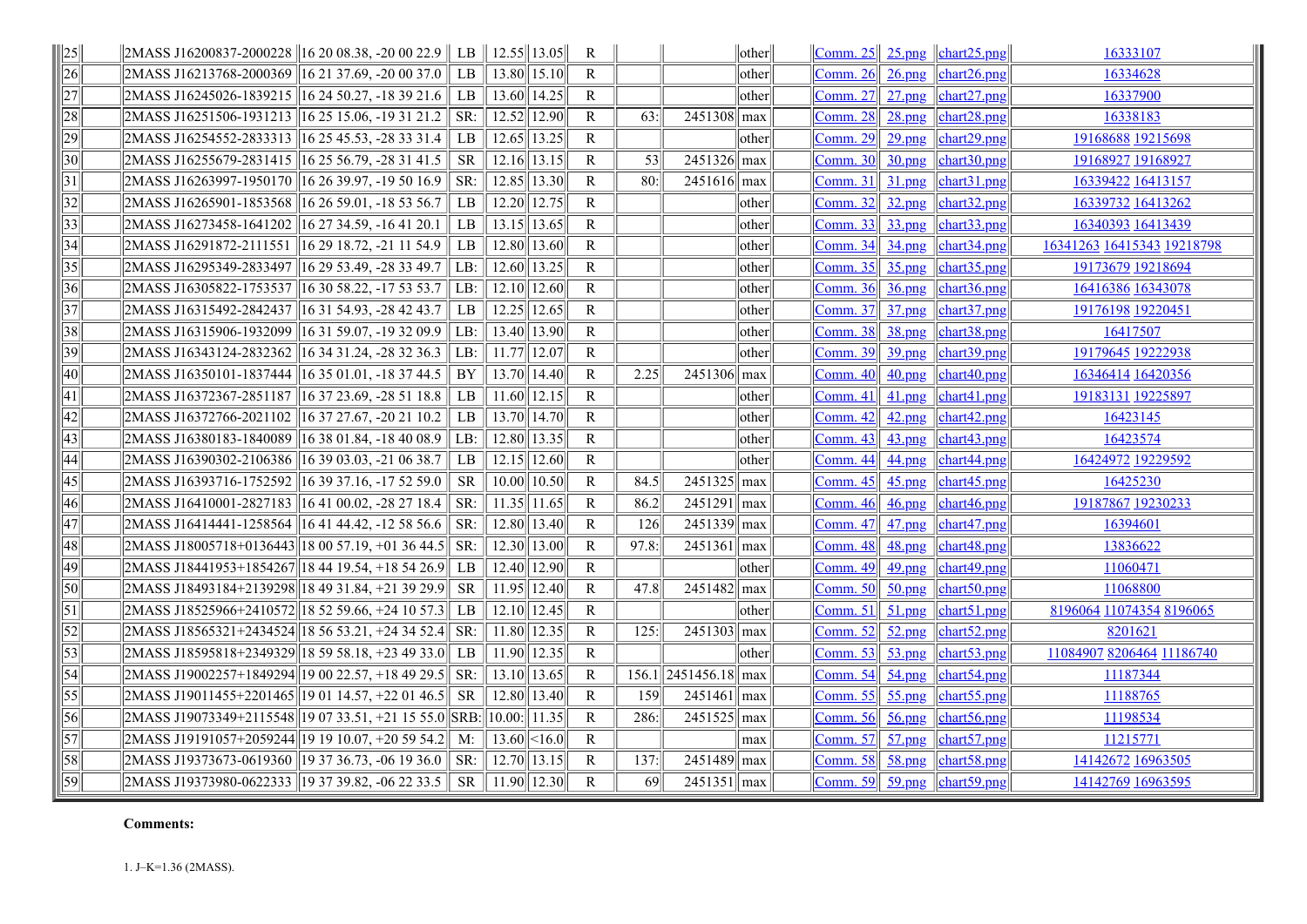2. J–K=2.21 (2MASS). IRAS 06168+1816. Carbon star CGCS 1232.

3. J–K=0.82 (2MASS).

4. J–K=1.14 (2MASS).

5. J–K=1.17 (2MASS).

6. J–K=1.29 (2MASS).

7. J–K=1.37 (2MASS). IRAS Z15597-2617.

8. J–K=1.31 (2MASS).

9. J–K=1.22 (2MASS).

10. J–K=1.32 (2MASS).

11. J–K=1.26 (2MASS).

12. J–K=1.41 (2MASS). CRL 1830.

13. J–K=1.42 (2MASS). IRAS F16085-2637. Note added in proof: After submission of this paper, the star's variability was announced in the [VSX](http://www.aavso.org/vsx/) by A. Ditkovsky.

14. J–K=1.86 (2MASS). IRAS 16091-1655, 1RXS J161146.7-170559. Note added in proof: After submission of this paper, the star's variability was announced in the [VSX](http://www.aavso.org/vsx/) by A. Ditkovsky.

15. J–K=1.41 (2MASS). IRAS Z16094-1942.

16. J–K=1.34 (2MASS).

17. J–K=1.43 (2MASS).

18. J–K=1.31 (2MASS). IRAS Z16121-2828.

19. J–K=1.43 (2MASS).

20. J–K=1.36 (2MASS).

21. J–K=0.95 (2MASS).

22. J–K=1.21 (2MASS).

23. J–K=1.54 (2MASS).

24. J–K=1.08 (2MASS).

25. J–K=1.84 (2MASS).

26. J–K=2.29 (2MASS).

27. J–K=1.30 (2MASS).

28. J–K=1.98 (2MASS). IRAS Z16223-1924.

29. J–K=1.48 (2MASS).

30. J–K=1.42 (2MASS).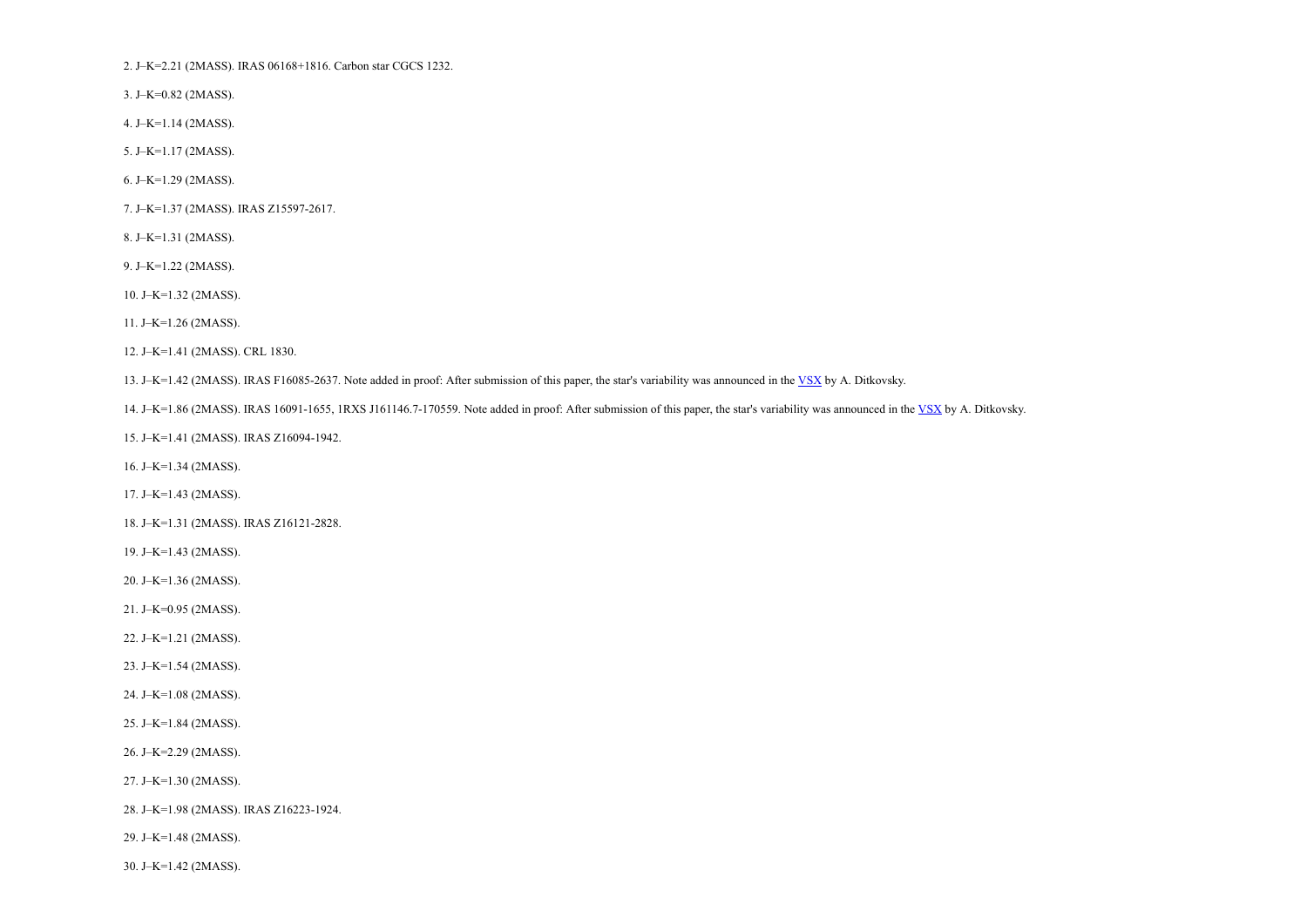31. J–K=1.64 (2MASS).

32. J–K=1.46 (2MASS).

33. J–K=1.64 (2MASS).

34. J–K=1.55 (2MASS). IRAS F16263-2105. Note added in proof: After submission of this paper, the star's variability was announced in the [VSX](http://www.aavso.org/vsx/) by A. Ditkovsky.

35. J–K=1.48 (2MASS). IRAS Z16267-2827.

36. J–K=1.41 (2MASS).

37. J–K=1.19 (2MASS).

38. J–K=1.76 (2MASS).

39. J–K=1.15 (2MASS).

40. J–K=0.59 (2MASS).

41. J–K=1.44 (2MASS). IRAS 16342-2845.

42. J–K=1.44 (2MASS).

43. J–K=1.60 (2MASS). IRAS Z16351-1834.

44. J–K=1.34 (2MASS).

45. J–K=1.45 (2MASS).

46. J–K=1.44 (2MASS). IRAS 16378-2821.

47. J–K=1.35 (2MASS).

48. J–K=1.37 (2MASS).

49. J–K=1.40 (2MASS). IRAS F18421+1851.

50. J–K=1.40 (2MASS).

51. J–K=0.91 (2MASS).

52. J–K=1.34 (2MASS). IRAS Z18548+2430.

53. J–K=1.30 (2MASS).

54. J–K=1.37 (2MASS).

55. J–K=1.55 (2MASS). IRAS 18591+2157.

56. J–K=1.48 (2MASS). IRAS 19054+2111.

57. J–K=1.68 (2MASS). IRAS 19170+2053, MSX6C G054.7053+03.6124. R < 16.0 from GSC2.3.

58. J–K=1.42 (2MASS).

59. J–K=1.31 (2MASS). IRAS F19349-0629.